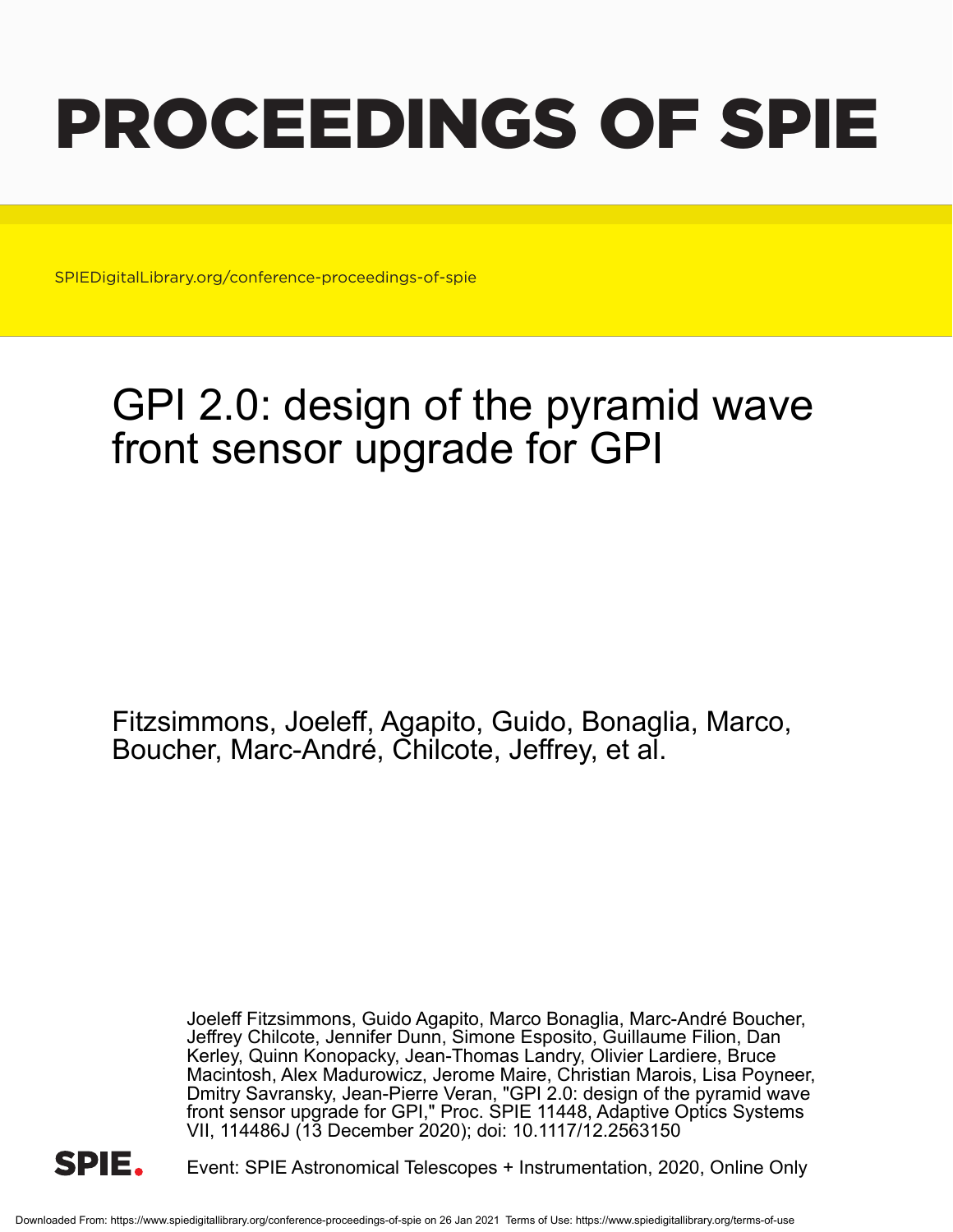**GPI 2.0: Design of the Pyramid Wave Front Sensor upgrade for GPI** Joeleff Fitzsimmons<sup>a\*</sup>, Guido Agapito<sup>b</sup>, Marco Bonaglia<sup>b</sup>, Marc-André Boucher<sup>h</sup>, Jeffrey Chilcote<sup>c</sup>, Jennifer Dunn<sup>a</sup>, Simone Esposito<sup>b</sup>, Guillaume Filion<sup>h</sup>, Dan Kerley<sup>a</sup>, Quinn Konopacky<sup>d</sup>, Jean-Thomas Landry<sup>h</sup>, Olivier Lardiere<sup>a</sup>, Bruce Macintosh<sup>e</sup>, Alex Madurowicz<sup>e</sup>, Jerome Maire<sup>d</sup>, Christian Marois<sup>a</sup>, Lisa Poyneer<sup>f</sup>, Dmitry Savransky<sup>g</sup>, Jean-Pierre Veran<sup>a</sup> <sup>a</sup>National Research Council Canada – HAA, 5071 West Saanich Road, Victoria, B.C. Canada, V9E 2E7; b INAF – Arcetri, Largo Enrico Fermi 5, I - 50125 Florence, Italy <sup>c</sup>Notre-Dame University <sup>d</sup>UC – San Diego, Center for Astrophysics and Space Sciences <sup>e</sup>Stanford University <sup>f</sup>Lawrence Livermore National Laboratory

<sup>g</sup>Cornell University

hOMP Inc., 146 Bigaouette St. Quebec City, QC, Canada, G1K 4L2

#### **ABSTRACT**

After more than six years of successful operation at Gemini South, the Gemini Planet Imager (GPI) will be moved to Gemini-North. During this move, the instrument will undergo a series of upgrades. One of these upgrades will be the installation of a new pyramid wavefront sensor (PWFS) with a low noise EMCCD detector that will replace the current Shack-Hartmann WFS. This upgrade is expected to significantly increase the sky coverage of GPI, providing increased level of AO correction and access to fainter targets. The new PWFS will be assembled on a standalone bench that will be aligned and tested independent of the GPI to ensure the required performance is achieved. Once the performance is verified, the completed subassembly will be installed in place of the current WFS hardware during the final integration into the GPI.

In this paper, we will present the final design of the new GPI PWFS. Included will be a description of the optical performance simulations completed and their results, and a detailed overview of the opto-mechanical design of the new PWFS bench.

**Keywords:** Gemini, GPi, Pyramid WFS, Optical, Mechanical, Design, Analysis

### **1. INTRODUCTION**

The Gemini Planet Imager (GPI) is a facility-class instrument that was originally designed for and installed on the Gemini-South 8 meter telescope located in Chile. Since the commissioning of GPI in 2013 and the beginning of science operations in 2014, GPI has been used for a wide range of scientific programs ranging from large-scale exoplanet surveys to short-term, high-impact observations leading to the discover of new exoplanets.<sup>[1]</sup> The GPI instrument consists of three major components: an adaptive optics (AO) system, a calibration (CAL) system and an integral field spectrograph (IFS). These systems work together to correct the bulk atmospheric distortions, attenuate the light from the star while transmitting the light from any nearby orbiting exoplanets, correct any residual aberrations not corrected by the AO system and complete the spectral analysis of the remaining exoplanet light.

With the decision to move GPI to Gemini-North, the scientific community decided to leverage this opportunity by embarking on a significant upgrade to several GPI systems that will further enhance the capabilities of the new GPI2. The portion of the GPI2 upgrade that is covered in this study is the AO system upgrade. The original AO system, based on a Shack-Hartman wavefront sensor (WFS) design, will be replace with a new AO system utilizing a pyramid WFS (PWFS) which will enable access to lower magnitude stars while providing better correction than GPI is currently capable of delivering. Significant effort has already been expended to validate the PWFS concept through analysis and testing completed during the development of the PWFS design for the Thirty Meter Telescope's (TMT) Narrow Field InfraRed Adaptive Optics System (NFIRAOS). Leveraging this work, using many of the same components designed for

> Adaptive Optics Systems VII, edited by Laura Schreiber, Dirk Schmidt, Elise Vernet, Proc. of SPIE Vol. 11448, 114486J · © 2020 SPIE · CCC code: 0277-786X/20/\$21 · doi: 10.1117/12.2563150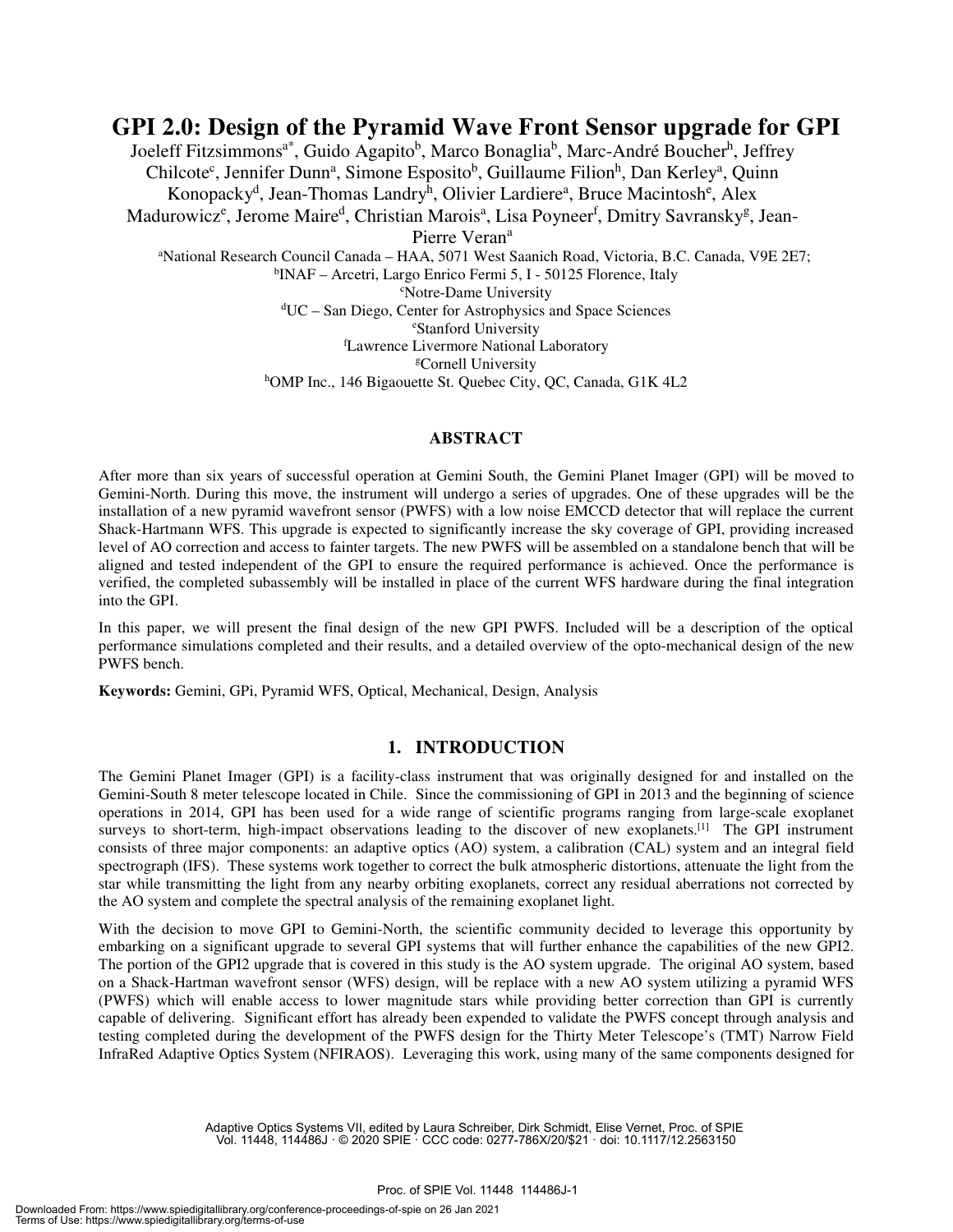NFIRAOS, will provide a robust upgrade to GPI. The contents of this paper will describe the optical design and supporting simulations, and the final opto-mechanical design of the GPI2 PWFS AO system

#### **2. OPTICAL DESIGN AND SIMULATION**

#### **2.1 PWFS Optical Design**

The optical design concept, illustrated in Figure 1 below, receives an f/64 beam reflected from the GPI science beamsplitter (dichroic with a cut-off wavelength of 925nm) that passes through two flat steering mirrors: one with two angular adjustments (SM1) and one with two angular adjustments plus one linear adjustment to control focus (SM2). These two mirrors adjust the position and focus of the spot on the tip of the pyramid (pointing) as well as the position of the pupil images on the detector (centering). Additionally, SM1 is used to modulate and dither the spot around the tip of the pyramid. The pyramid optic is a glass double-pyramid that splits light into four channels, each of them going through a lens (camera lens) to create an image of the telescope entrance pupil onto a fast-readout low-noise detector (EMCCD) for image acquisition. Close to the tip of the pyramid, a field stop limits the FOV to reduce background contamination and limit source confusion. Absent from this design is an atmospheric dispersion compensator unit (ADC) since the expectation is to use the GPI wide-band ADC in the common path. The feasibility of using the GPI ADC was a significant risk in this design and was addressed first in the development of the GPI2 PWFS upgrade. This work is summarized in Section 2.3 below.



**Figure 1. GPI2 Pyramid WFS optical layout.** 

The tip and tilt actuation for the two steering mirrors (SM1 and SM2) are provided by two identical fast steering mirror (FSM) actuators (PI S-331.5SL) that can operate up to 2000 Hz. The selected PWFS detector is a frame-transfer EMCCD which operates at frame rates between 10Hz and 2000 Hz, depending on the magnitude of the NGS. The images recorded on the PWFS detector are sent to the Real Time Computer (RTC), where they are processed to control the GPI woofer deformable mirror (DM), the GPI tweeter DM and the Tip-Tilt Platform.

As illustrated in Figure 1, FSM1 is located near a pupil plane and can move the image at the tip of the pyramid. In this manner, FSM1 is used to introduce a fast modulation of the position of the spot (image of the NGS) with respect to the tip of the pyramid. This modulation consists of applying two sinusoids in quadrature to the two axis of FSM1, so that the spot position follows a circle around the tip of the pyramid. The typical radius of this modulation circle is three times the width of the spot  $(3\bullet\lambda/D)$ . The modulation must be tightly controlled so that the spot describes an integer number of circles (usually one) during the integration time on the detector, which is equal to the inverse of the frame rate, and therefore can be as small as 500  $\mu$ s (goal 333  $\mu$ s). Each circle must have very low distortion to precisely distribute the light among the four pupil images. This precise distribution is a fundamental precondition for the measurement algorithm; thus the commands to FSM1 are highly oversampled compared to the frame rate.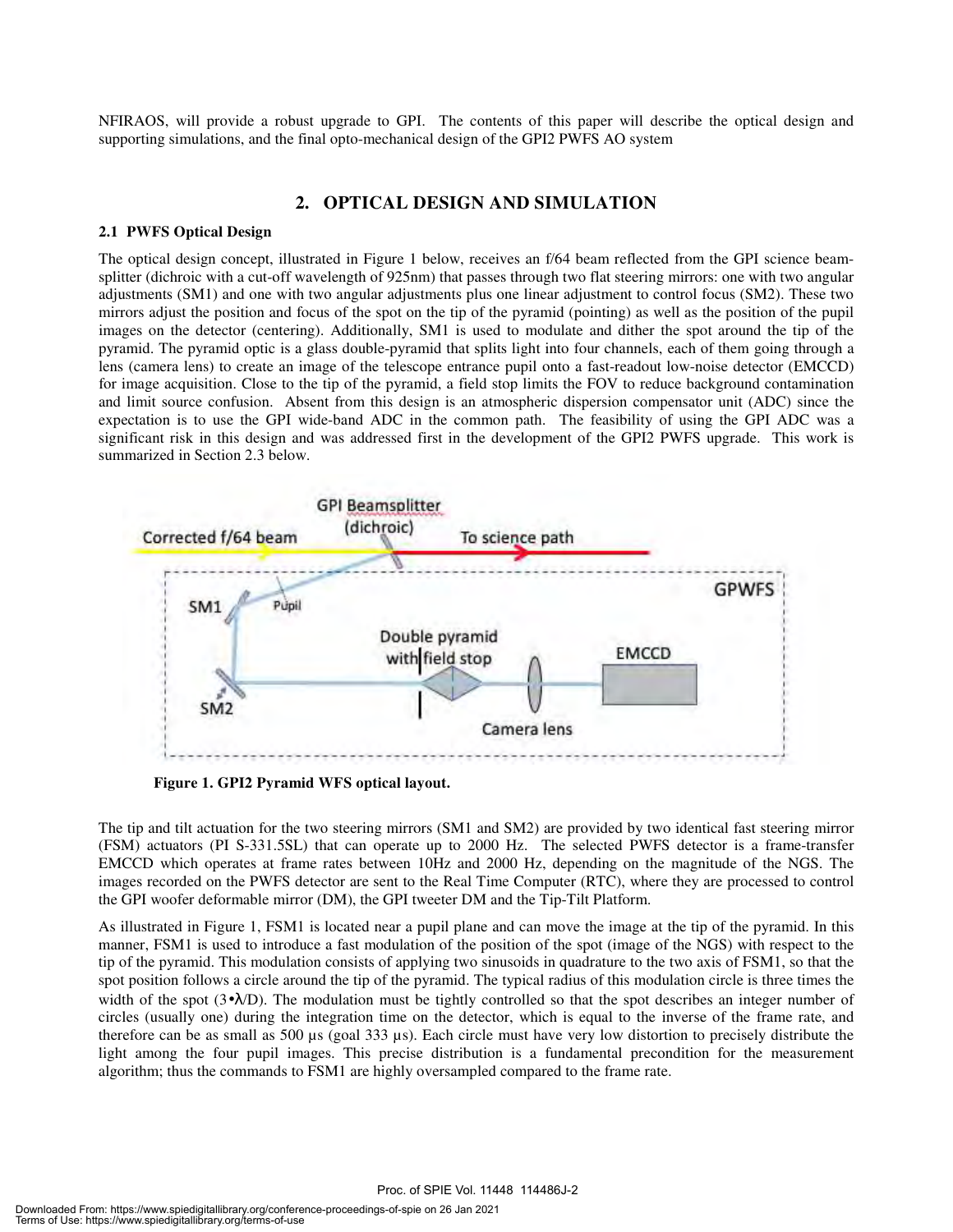On top of the fast modulation, a slower modulation (dither) can be added. This slower modulation, which is called dithering, also consists of applying two sinusoids in quadrature to the two axes of FSM1, except that the period of the sinusoids is at least four times the detector integration time, i.e.  $\geq 2$  ms. Again to prevent distortion, the time between two consecutive FSM1 dither command updates may need to be shorter than one CCD integration time.

The implementation of the optical design within the constraints of the space envelope available for the PWFS upgrade required that the final design contains two additional fixed fold mirrors. As illustrated in Figure 2, a linear stage for focus adjustment will be implemented on the first fixed fold mirror. Further details regarding the implementation of these components is provided in the Opto-Mechanical Design section below.



**Figure 2. Schematic layout of the final optical design for the PWFS upgrade.** 

#### **2.2 PASSATA**

The AO simulation software used to support the GPI2 PWFS design is PASSATA, developed in IDL by the Arcetri Observatory Group. PASSATA has been specifically designed to simulate a PWFS and has been used extensively to simulate the LBT AO systems. It has been configured to simulate GPI 2.0 with the PWFS, and has been modified to include implementation defects specifically tailored for GPI, including blur from incomplete ADC corrections, pyramid defects, pupil image centering errors, pupil plane distortions, and dead DM actuators.

#### **2.3 Atmospheric Disturbance Compensator Feasibility Study**

A key element of the GPI PWFS modeling study was to verify that the existing GPI ADC, located in the common path, would be suitable for operation with the PWFS. This ADC was designed to be broadband, but with a Shack-Hartmann WFS, the spot quality required at the WFS wavelength is much less than for the PWFS. Also, we wanted to make sure that the as-built ADC (measured during the integration and testing of GPI at NRC-HAA) would be suitable for operation in the science bands, with the atmospheric conditions specific to Mauna Kea. The bulk of this work was completed by the INAF-Arcetri group and involves an optical study to determine the optimal control law for the separation of the two ADC prisms, as well as the use of PASSATA to determine the effect of the residual dispersion error on the AO performance.

The GPI ADC is a linear ADC made of two double prisms. Each double prism assembly can be independently rotated. These double prisims need to be jointly rotated when the Cass rotator angle changes. However, since the Cass rotator angle is fixed during all GPI observations, the prism assemblies are never rotated. The relative rotation between the two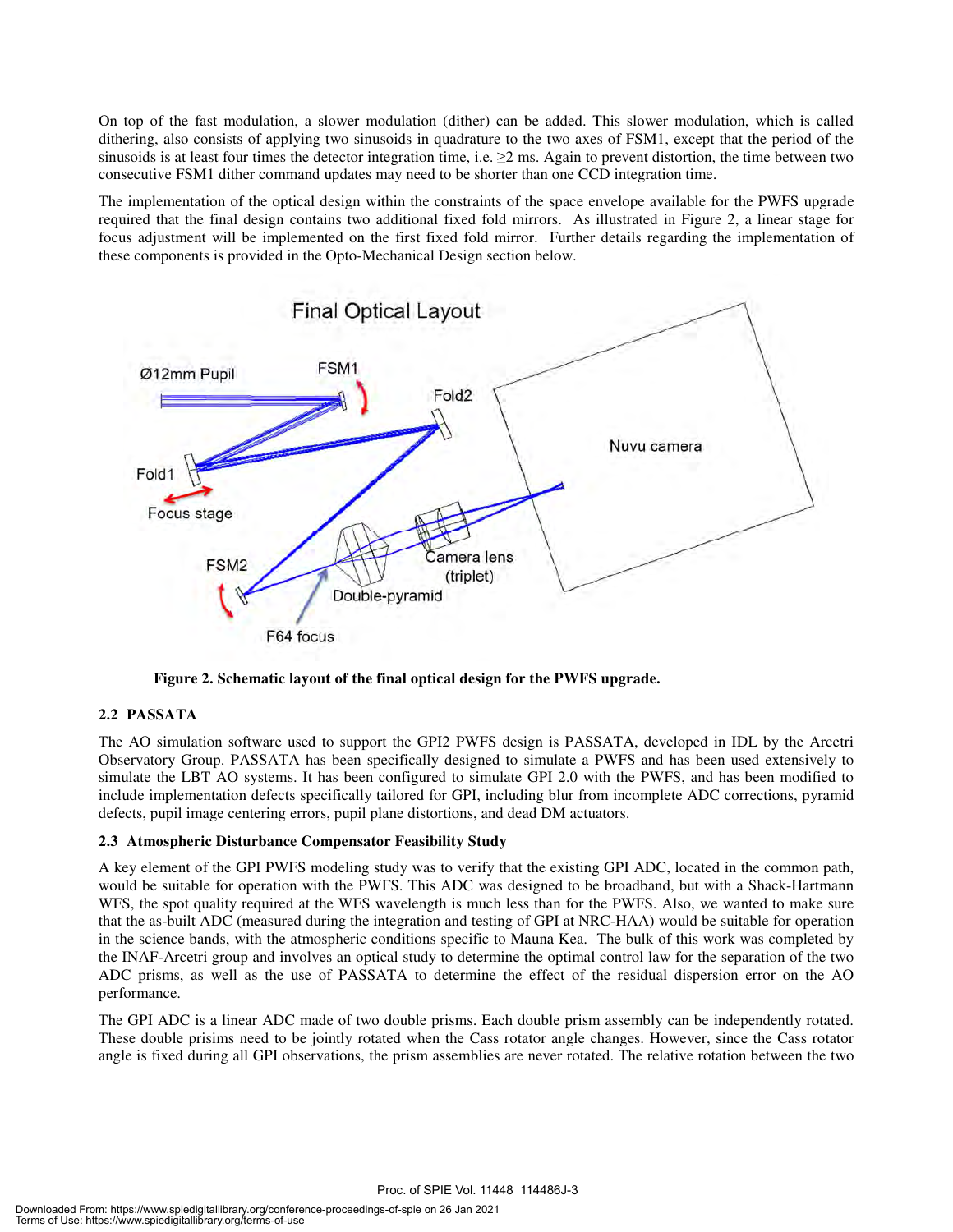prisms has been set to 3.5° in order to minimize the as-built errors. This rotation is included in the as-built Zemax prescription file used for these analyses.

The separation between the two prism assemblies provides power to compensate for dispersion and is adjusted as the zenith angle changes. The exact control law (separation versus zenith angle) can however be optimized to minimize the dispersion in a given science band (Y-J-H-K or broadband, i.e. across all the science bands). The optimized control laws are presented in Figure 3.



**Figure 3. Optimized control laws for ADC element separation as a function of zenith angle.** 

Although there were no formal requirements and metric defined for the in-operation performance of the ADC, Bruce Macintosh provided the following guidance:

*"For the science path we should have a dispersion of no more than 0.1\*/D when optimized for one band and no more than 0.2\*/D for broadband observations, although these requirements could probably be relaxed by x2 if needed."* 

Throughout the ADC simulation process, the following metrics are used to quantify the residual distortion:

- The maximum distance between chief rays (P-V)
- $2*S=2*RMS$  distance between chief rays (this metric seems to be the most relevant)

The residual dispersion from the optimized control laws for ADC optimization at each band were calculated (see Table 1). When using the 2\*S metric, the requirement is met at J, H and K bands, whereas the x2 relaxation is needed to meet the requirement at Y band and in broadband mode. We conclude that the ADC works well for the science bands, including broadband.

| <b>ADC</b> optimization band | C. wave [um]   L/D [mas] |       | <b>Dispersion PtV</b> |       | <b>Dispersion 2*S</b> |       |
|------------------------------|--------------------------|-------|-----------------------|-------|-----------------------|-------|
|                              |                          |       | [mas]                 | [L/D] | [mas]                 | [L/D] |
| $\checkmark$                 | 1.020                    | 26.28 | 4.93                  | 0.19  | 3.37                  | 0.13  |
| J                            | 1.220                    | 31.43 | 3.43                  | 0.11  | 2.36                  | 0.07  |
| н                            | 1.630                    | 42.00 | 1.92                  | 0.04  | 1.40                  | 0.03  |
| κ                            | 2.190                    | 56.42 | 8.12                  | 0.14  | 5.57                  | 0.10  |
| Broadband                    | 1.730                    | 44.57 | 19.00                 | 0.43  | 13.24                 | 0.30  |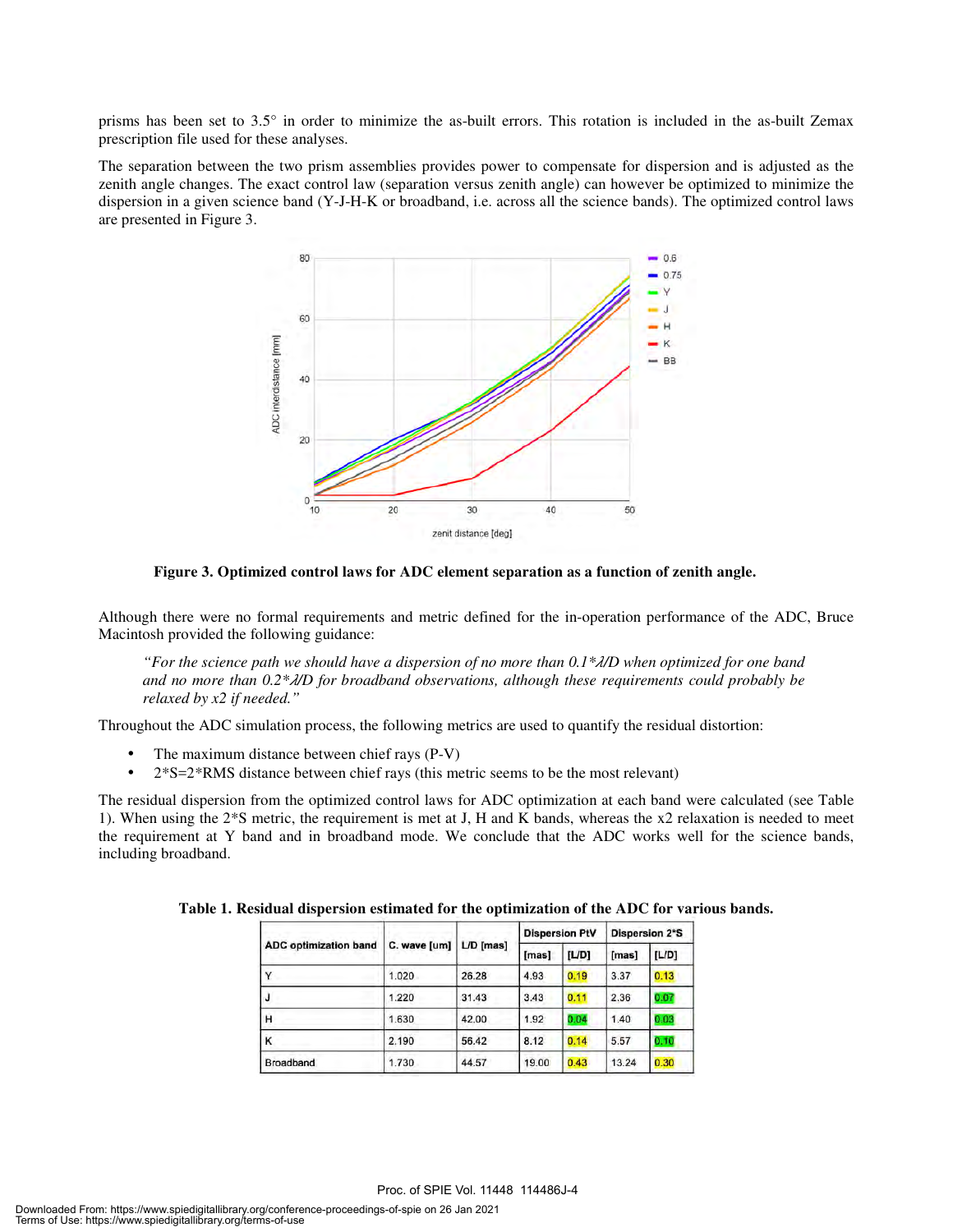Additional studies were completed to assess the residual dispersion when the ADC is optimized for the PWFS band and it was concluded that the best performance is achieved by using the broadband optimizations which results in a maximum residual dispersion of 50 mas P-V at the tip of the pyramid. This residual dispersion corresponds to 2/3 of the nominal modulation radius (3λ/D) which slightly reduces the PWFS sensitivity and thus slightly increases noise propagation on bright NGSs. However, subsequent simulations using PASSATA show that the impact on AO correction performance is negligible.

The final conclusion from the ADC feasibility study is that the GPI ADC will perform sufficiently well allowing the PWFS upgrade to achieve its intended performance requirements.

#### **2.4 PWFS Optical Design and Tolerances**

#### *Pupil Image Positions*

During the conceptual design phase for the GPI PWFS, the requirement on the exact position tolerances for the four pupil images on the detector was relaxed to allow the angular tolerances of the pyramid faces to be set to a few arcmin so that the cost of these component can be significantly reduced. In a traditional PWFS (Fried geometry), the pupil images must be separated by an integer number of pixels leading to very tight tolerances on pyramid face angles (~ a few arcsec) making the manufacturing very difficult and expensive. During the NFIRAOS PWFS design study, analyses have shown that relaxing these tolerances has negligible consequences as long as the number of pixels in the diameter of each pupil image significantly exceeds the number of actuators (i.e. the PWFS is significantly over-sampled compared to the minimal Fried geometry). This was again verified using PASSATA for the GPI2 PWFS, which has 60 pixels for 44 actuators across the diameter.

#### *Pupil Image Blurring*

Several factors contribute to blurring the pupil images, including lateral color, residual pupil motion during modulation, and charge diffusion between pixels. The GPI2 PWFS design requirements set a top-level number for the permissible blurring and discussed how this number is broken down into different items. PASSATA has been used to verify that this top-level number produces negligible performance degradation. While the blurring reduces the sensitivity of the PWFS to high-order modes and increases the noise propagation accordingly (see Figure 4), the final impact on the WFE is very small (see Figure 5).



Proc. of SPIE Vol. 11448 114486J-5

**Figure 4. Effect of pupil blurring on noise propagation.**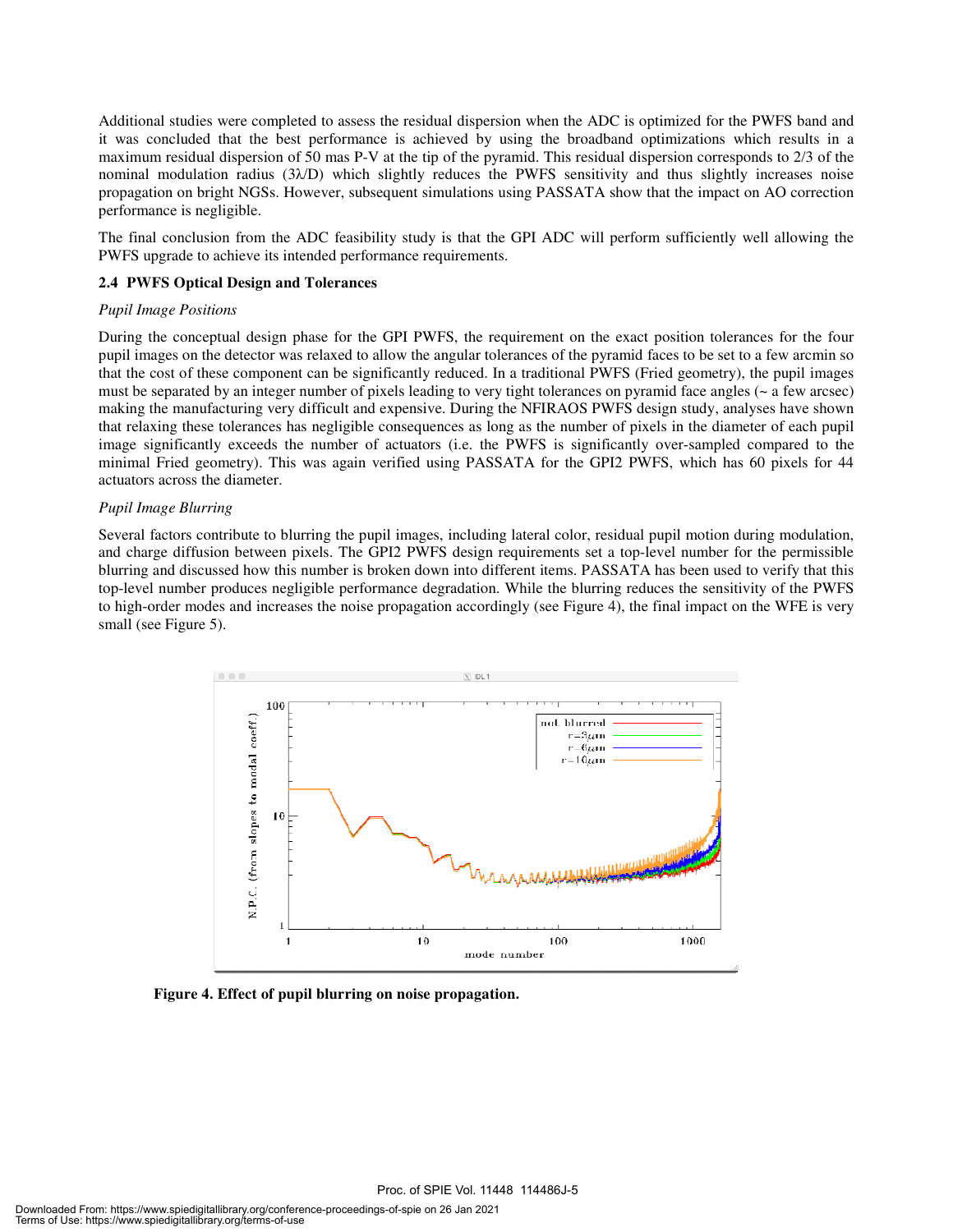

**Figure 5. WFE impact of pupil blurring** 

#### **2.5 End-to-End Simulations**

After assembling and validating all the simulation components, PASSATA was finally used to complete several end-toend simulations of the GPI2 PWFS performance once installed in the as-built GPI instrument.

#### *Performance versus Guide Star Magnitude*

The GPI2 AO performance has been evaluated for different guide stars and for various conditions so that the performance sensitivities to various parameters could be determined. Figure  $6$  (a)  $\&$  (b) illustrate some of the performance sensitivities that were completed, showing the performance for control loop frequency and atmospheric seeing, respectively. The point spread functions, shown in Figure 7, illustrate the performance impact of the gain settings. Upon completion of an extensive suite of simulations, the results clearly demonstrate that GPI2 will be able to operate on stars between I=0 and I=14 and that the performance will degrade gracefully for magnitude larger than I=13. Note that the simulation assumes a 300nm bandpass for the PWFS (600nm-900nm) and a global throughput attenuation factor of 0.32 [from the estimated throughput of 0.83 (Telescope), 0.72 (AO relay), 0.8 (PWFS path) and 0.73 (EMCCD)].



**Figure 6. (a) The left-hand plot illustrates the Strehl ratio as a function of control loop frequency; (b) the right-hand plot illustrates the impact of atmospheric seeing on the Strehl ratio.**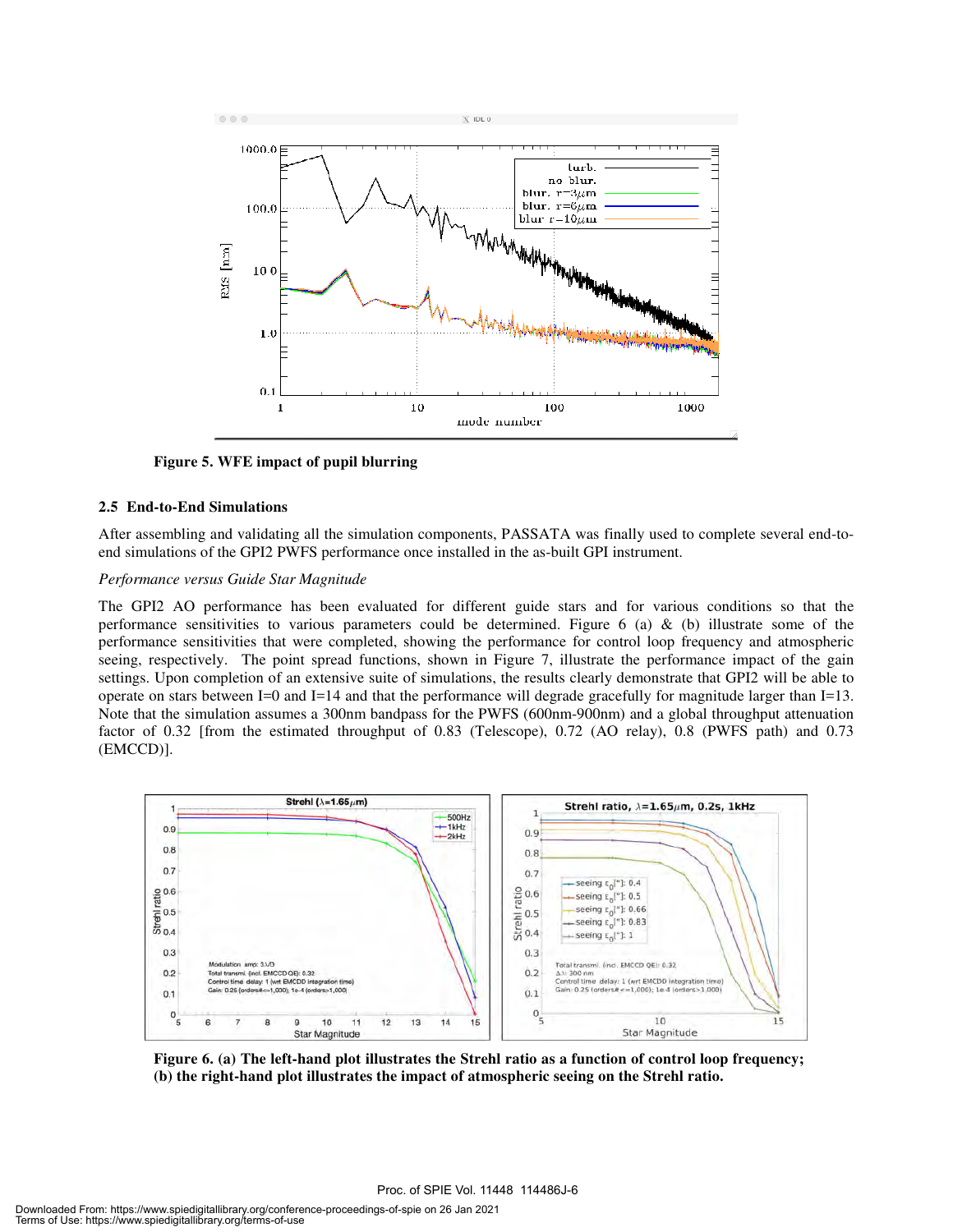

**Figure 7. The occulted Point Spread Functions (PSF) for integrator gains set to 0.25 (mode # < 1000) and ~0 (mode # > 1000), shown left and right, respectively.** 

#### *Effect of M2 Print-Through*

The effect of M2 print-through is expected to have a non-trivial impact on the performance of GPI2 installed on Gemini-North. The potential significance of this performance impact was assessed using PASSATA. The wavefront map used to model the print-through come from an on-sky measurement by Olivier Lai using curvature sensing (see Figure 8). The results of these simulations show that the M2 print-through effect severely degrades the delivered contrast (see Figure 9) by up to a factor two.



**Figure 8. Wavefront map of the measured print-through on the Gemini-North secondary mirror (M2)**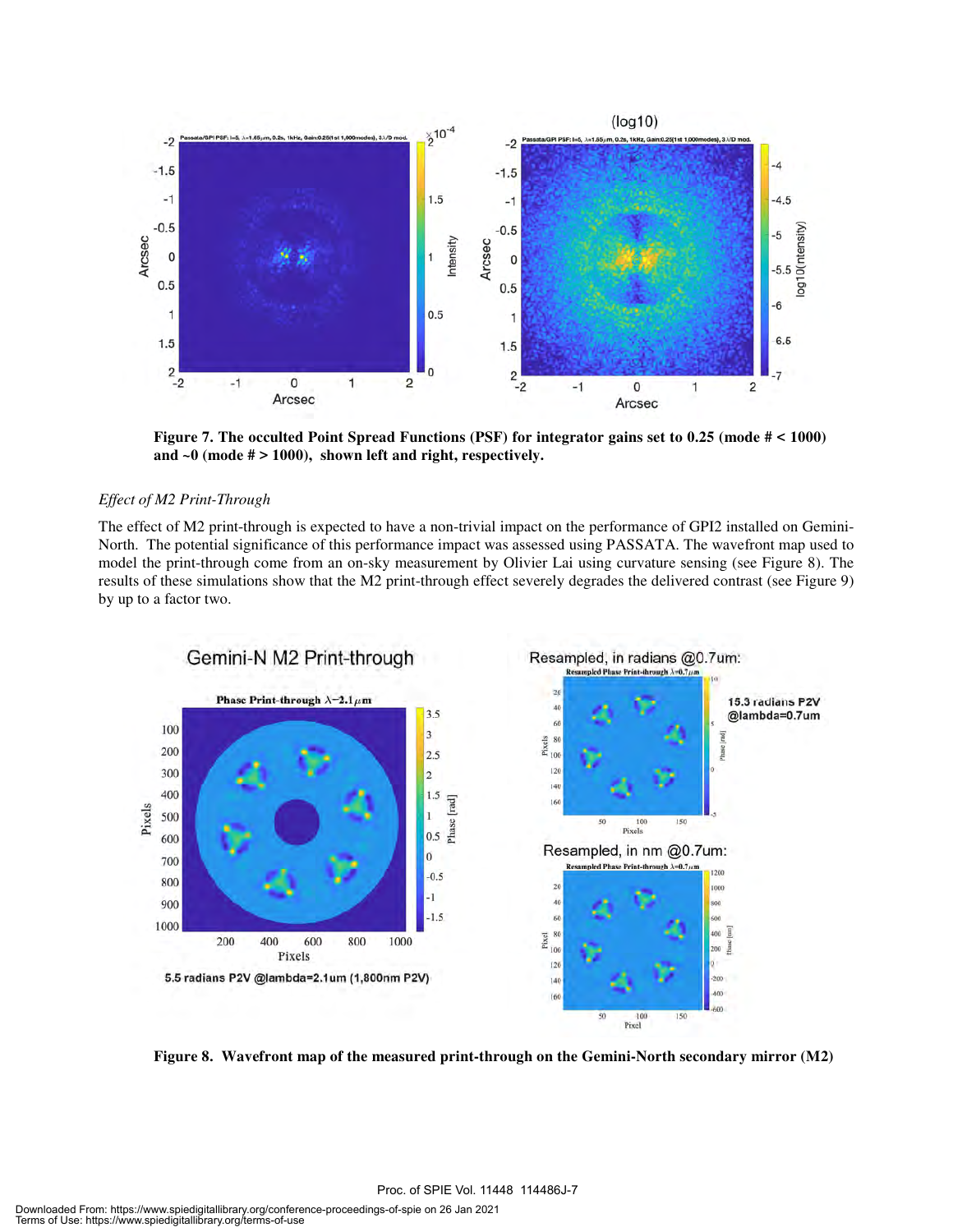

**Figure 9. Contrast ratio degradation due to Gemini-North M2 print-through** 

#### **3. PWFS OPTO-MECHANICAL DESIGN**

#### **3.1 Upgrade Considerations**

As the optical design entered the final stages, the opto-mechanical packaging design began. One of the major risks with upgrading any existing instrument is the possible discrepancy between the expected design and the as-built instrument. In this case, this risk is greatly mitigated due to the extensive testing and measurement of the as-built GPI AO system completed at NRC-HAA prior to integration of the instrument at Gemini-South. These measurements include the precise locations of the delivered optical path (beam, focus and pupil locations) of the entire AO system with respect to known datums located on the AO bench. The location of the new PWFS components must be installed within the region where the SHWFS components currently are mounted characterized by the space envelope detailed in Figure 10. Also, in order to facilitate the upgrade and enable concurrent fabrication, assembly, alignment and testing of all aspects of the GPI2 upgrade, the PWFS system must be self-contained allowing the off-line alignment and testing prior to installation on the GPI AO bench. This requirement dictated that the PWFS system be assembled on a separate PWFS bench that will be mounted and aligned to GPI as a single subassembly.

Concurrent with the design phase of the PWFS, the WFS camera was also under development at Nuvu. A major complicating factor in the opto-mechanical design was the progressive enlargement of the Nuvu camera envelope compared to the original estimated size. Once the external dimensions and primary interface features of the Nuvu camera were confirmed, many different optical layouts and fold mirror configuration scenarios were traded until a design was achieved that met the all the requirements. The final design includes two additional manually-adjustable fold mirrors which provides a beneficial alignment correction potential since it can correct any kind of beam misalignment by design (see final layout illustrated in Figure 2).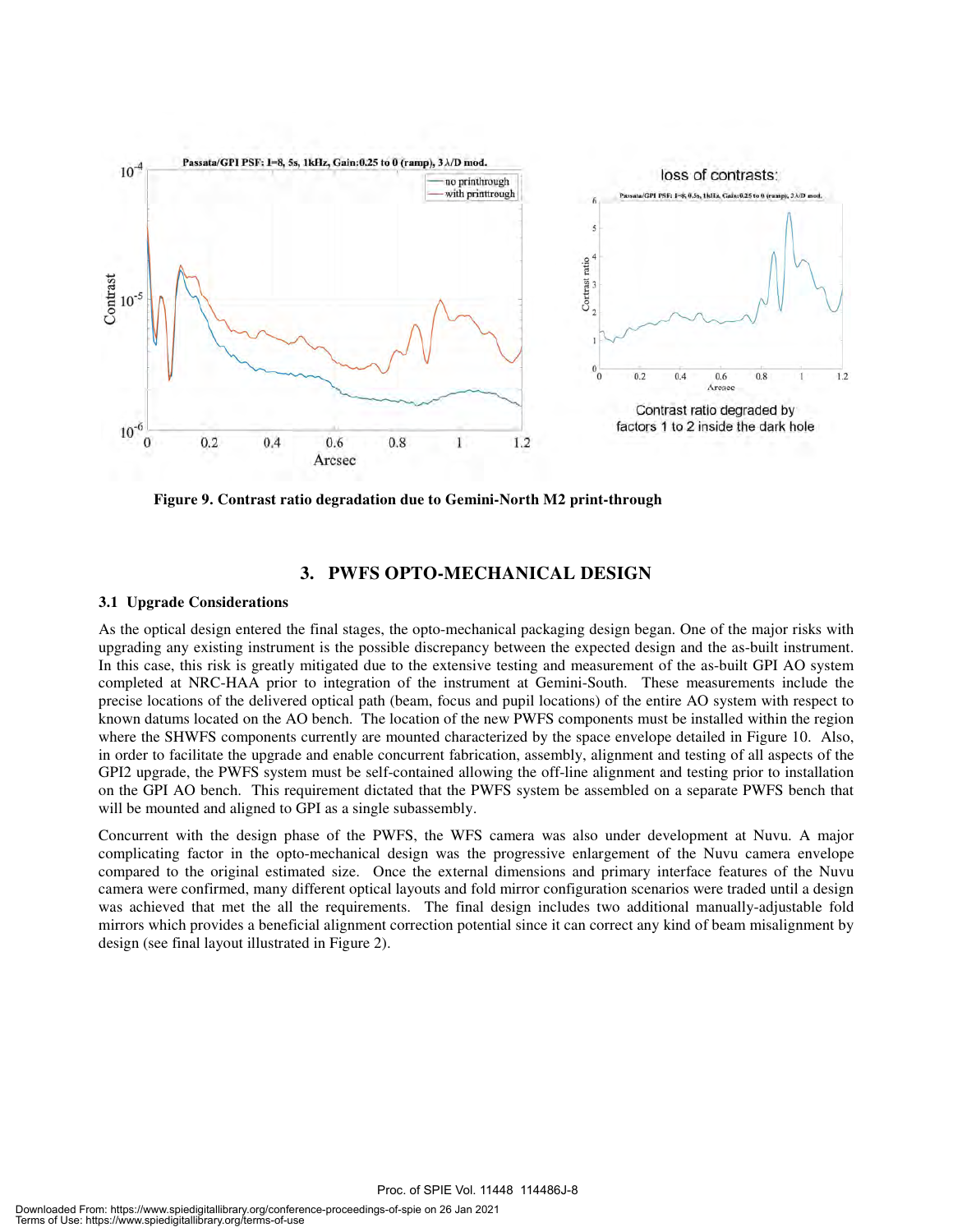

**Figure 10. Space envelope available for the installation and configuration of the PWFS opto-mechanical components.** 

Despite the extensive design iterations, there still remains limited room behind the camera, which must be considered by Nuvu when selecting the connectors and service bending radii for the final camera design. At the time of writing there remains several outstanding camera details that will be required to proceed with full fabrication of all components.

#### **3.2 Mechanical Design**

The PWFS opto-mechanical design, illustrated in Figure 11, consists of a monolithic aluminum bench, two FSMs, two manually-adjustable fold mirrors, the pyramid mount assembly, the camera lens mount assembly and the Nuvu camera. When mounted in its nominal position on the GPI AO bench, the PFWS assembly maintains a 3mm margin with the space envelope providing a minimum of 8 mm of clearance to all other AO components (there is a 5mm clearance between the defined space envelope and the nearest component on the GPI AO bench). The PWFS assembly is mounted to the AO bench through the three system-level jacking sleeves that provide a rigid and stress-free connection when locked while providing 3 degrees-of-freedom (DOF) of adjustment with respect to GPI when unlocked. The other 3DOF are provided by the system-level nudgers affecting the position/rotation of the PWFS assembly on the GPI AO bench.



**Figure 11. PWFS Subassembly view of the opto-mechanical design**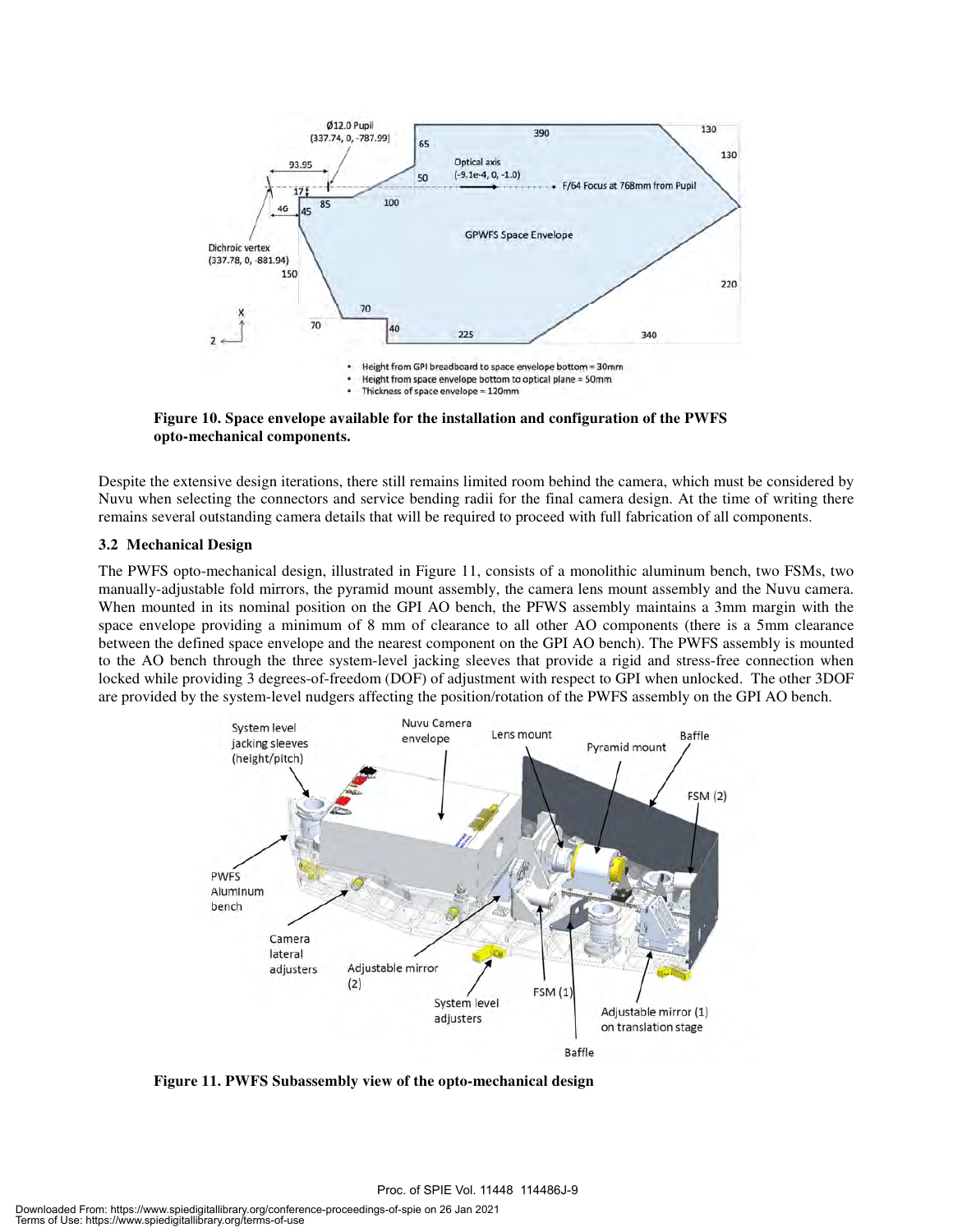The PWFS optical bench is a monolithic part machined from 6061-T6 aluminum. This material was selected for its excellent mechanical dimensional stability and for its coefficient of thermal expansion (CTE) that matches that of the GPI AO bench to which it will be mounted. The PWFS bench was designed as thick as possible within the current space envelope constraints to maximize the system natural frequencies. Additionally, the novel "sandwich-like" lightweighting pattern (Figure 12), offering better stiffness-to-weight ratio compared to an open-back structure, contributes to improved dynamic performance characteristics. Using triangular shaped cavities running the full width of the bench were found to provide the best stiffness-to-weight ratio.

This configuration also facilitates the use of short, stiff mounts between the PWFS bench and the GPI AO bench since the optical axis is near the bench surface. This also greatly increases the natural frequencies of the optical mount assemblies compared to the reference design which required more slender optical mounts. The bench provides a rigid base for mounting and aligning the PWFS optical assemblies separate from the GPI instrument facilitating the rapid integration of multiple upgrades simultaneously.



**Figure 12. PWFS monolithic optical bench made from 6061-T6 Aluminum.** 

As illustrated in the optical layout (Figure 2), the first and last mirrors in the optical design are FSMs that use PI S331.5SL actuators each with a bonded mirror. Each PI actuator is mounted to a monolithic, thick-walled, aluminum mount pinned and bolted to the PWFS bench (Figure 13). The mirrors will be fused silica due to their COTS availability. Special care must be given to the process used to bond these mirrors to the PI actuators due to the high frequency operation. Two adhesives were considered for this interface: 3M Scotch-Weld 2216 B/A Gray epoxy adhesive and Dow Corning RTV 732. Based on a series of thermo-elastic and modal analyses to assess these two adhesives, the option to use the 3M 2216 epoxy adhesive was selected, in a configuration of six φ2mm adhesive pads, due to the low thermallyinduced surface error (4nm RMS) and stress (6 MPa). The modal analysis of this configuration confirmed the first natural frequency of the mirror is 19 kHz which is an order of magnitude larger than the operating frequency of 2 kHz.



**Figure 13. FSM mount design**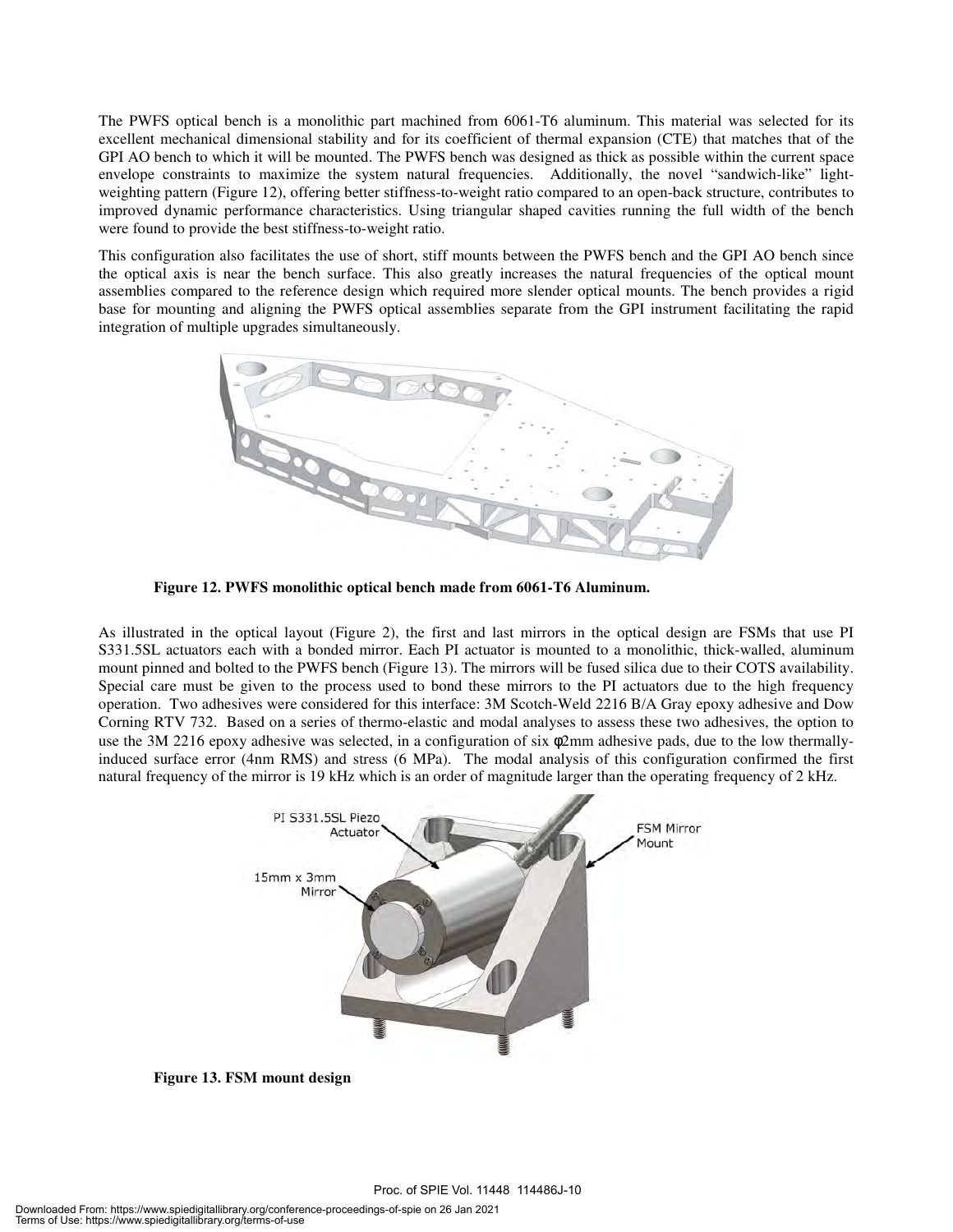The second and third mirrors are adjustable folding mirrors using robust custom mounts (illustrated in Figure 14), inspired by commercial adjustable mirror mounts. This mount design will prevent misalignment during shipment and provide natural frequencies well above 2 kHz thus eliminating any chance of dynamic interaction with the FSM actuators. A COTS φ1.0 inch mirror is elastomerically mounted in the mirror plate using RTV adhesive introduced through radial injection holes. This mounting approach is the most robust and provides a low-stress mounting solution with negligible thermally-induced surface distortion. A single-component, low outgassing soft silicone, such as Dow Corning 732 or the more expensive Dow Corning 6-1104 can be used to bond these optics in place.

The mirror plate is attached to the mirror brace through three threaded sleeves each combined with spherical and wave washers to allow for tip and tilt adjustments without inducing mirror distortion. The mirror is adjusted by rotating the threaded sleeves and then locked in place using a lock nut. This process is more iterative than a simple COTS mount but also more robust. The wave washer in each sleeve eliminates the axial backlash in the threads of the sleeve, which eases the adjustment process. Belleville washers play the same role below the M3 fasteners heads. Once the desired alignment has been reached, lock nuts and fasteners are tightened to their prescribed torque resulting in a hard mount, free of balls or springs. The threaded sleeves have a 3/8"-100 thread to provide the same resolution as standard COTS mounts.

One of the two mirrors is mounted on a PI M111.1-DG linear translation stage to provide focusing, axial scanning, and general adjustment of the optical path length.



**Figure 14. Manually-adjustable fold mirror mount design: exploded view and shown mounted on the linear stage.** 

Following the FSM2, the next optic in the PWFS system is the pyramid optic which is bonded assembly of two pyramid optics supported in a custom mount (illustrated in Figure 15). The pyramid is first held in place by using Torlon spherical seats that contact the pyramidal surfaces outside the clear aperture, hence providing a compliant polymer interface without over constraining the pyramid thanks to the integral spherical seats. Torlon engineering polymer has a CTE very close to aluminum which was the rational for material selection. A slight axial preload of the pyramid optic is generated by a series of lightly preloaded wave washer (approximates a 2g load). This minimal preload facilitates the system testing, alignment and commissioning prior to final bonding. The slight preload allows various operating orientations while still inducing negligible strains in the pyramid. The pyramid can be clocked using a spanner wrench to adjust indexation relative to its housing.

The pyramid is bonded inside its aluminum housing using 'radially-oriented RTV silicone dots on the square portion of the pyramid as shown in Figure 15. This portion of the pyramid is not part of the optical system and has no edge blackening paint. The same RTV specified for the FSMs and fold mirrors, can be used in the bonding of the pyramid optic. The design includes "inspection windows" to monitor the diameter of the RTV dots while injecting (the injection is stopped when dots are tangent to the windows).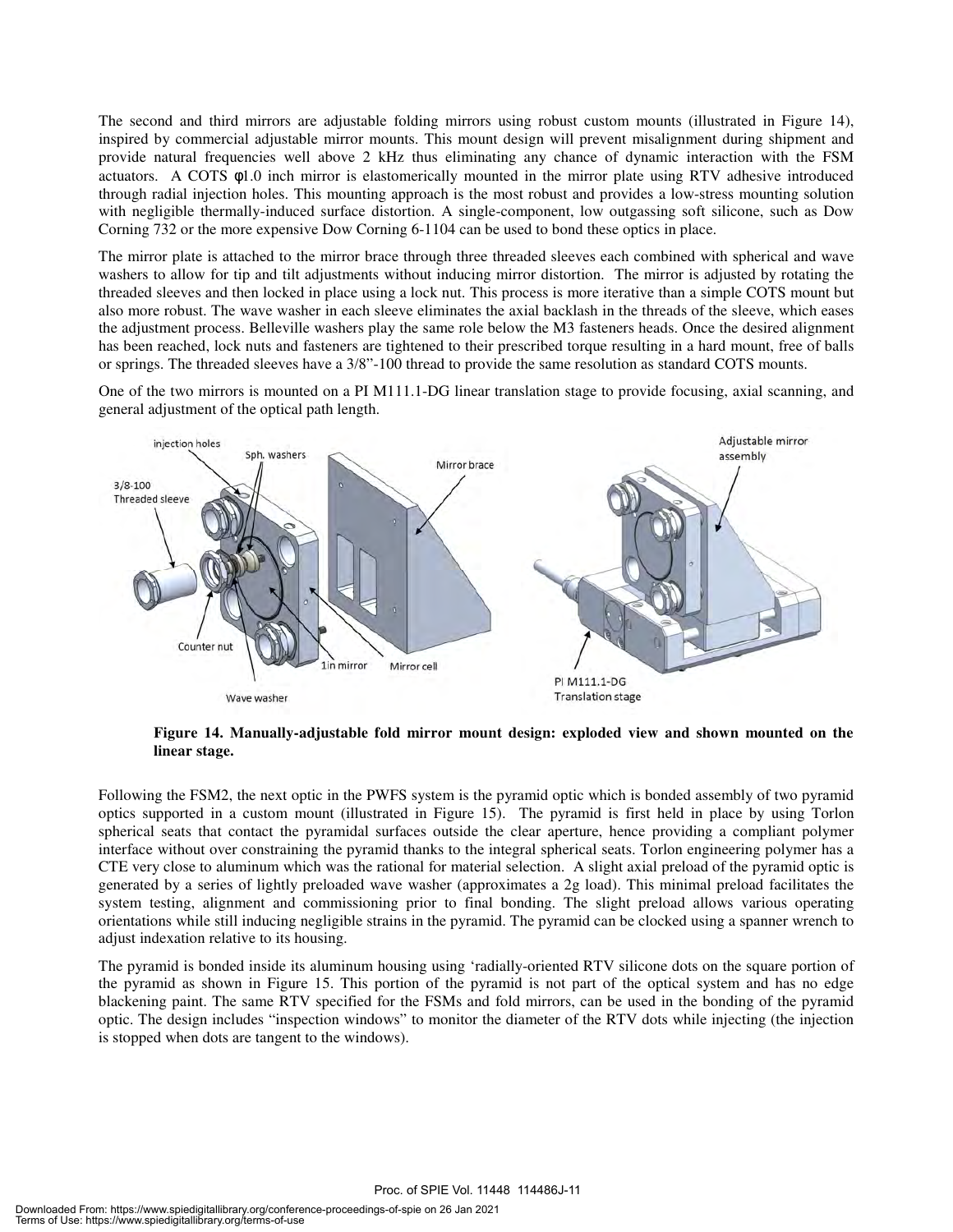

**Figure 15. Pyramid optic mount design.** 

Once the pyramid is bonded in its housing, the resulting assembly is mounted flat directly on the bench, aligned by dowel pins in slots, and its axial (Z) position is adjustable using a 0.2mm pitch COTS adjustment screw. To ease adjustment, Belleville washers lightly preload the housing on the bench. After the adjustment is completed, the fasteners are tightened resulting in a very stiff mount interface without any balls or springs, just a solid aluminum contact. This design delivers an adjustable mount with the stiffness of a hard mount.

The last optical mount in the PWFS system, the camera lens mount, builds on the same design philosophy already incorporated into the other optical mounts. The camera lens mount provides adjustment in three orthogonal axes by using three stacked linear adjustment screws (see Figure 16). The lens is elastomerically mounted using RTV dots as described previously. Similar to the pyramid optic mounting scheme, a "hard" mechanical mount for testing and commissioning is created by implementing a spherical interface at one end of the lens (corresponding to triplet optical surface), a polymer retaining ring and a controlled mechanical gap around the lens. In this way, the lens can be inserted and gently mounted as with standard lab mounted optics and then RTV dots can be injected when ready. The three orthogonal degrees of freedom (X, Y and Z translation) adjustment is performed using the three linear adjuster. Extra adjustment range along the optical axis is available by threading the lens cell and locking it where desired using lock nut. Fine tuning is done using XYZ translation mechanism.



**Figure 16. Camera Lens adjustable mount design**